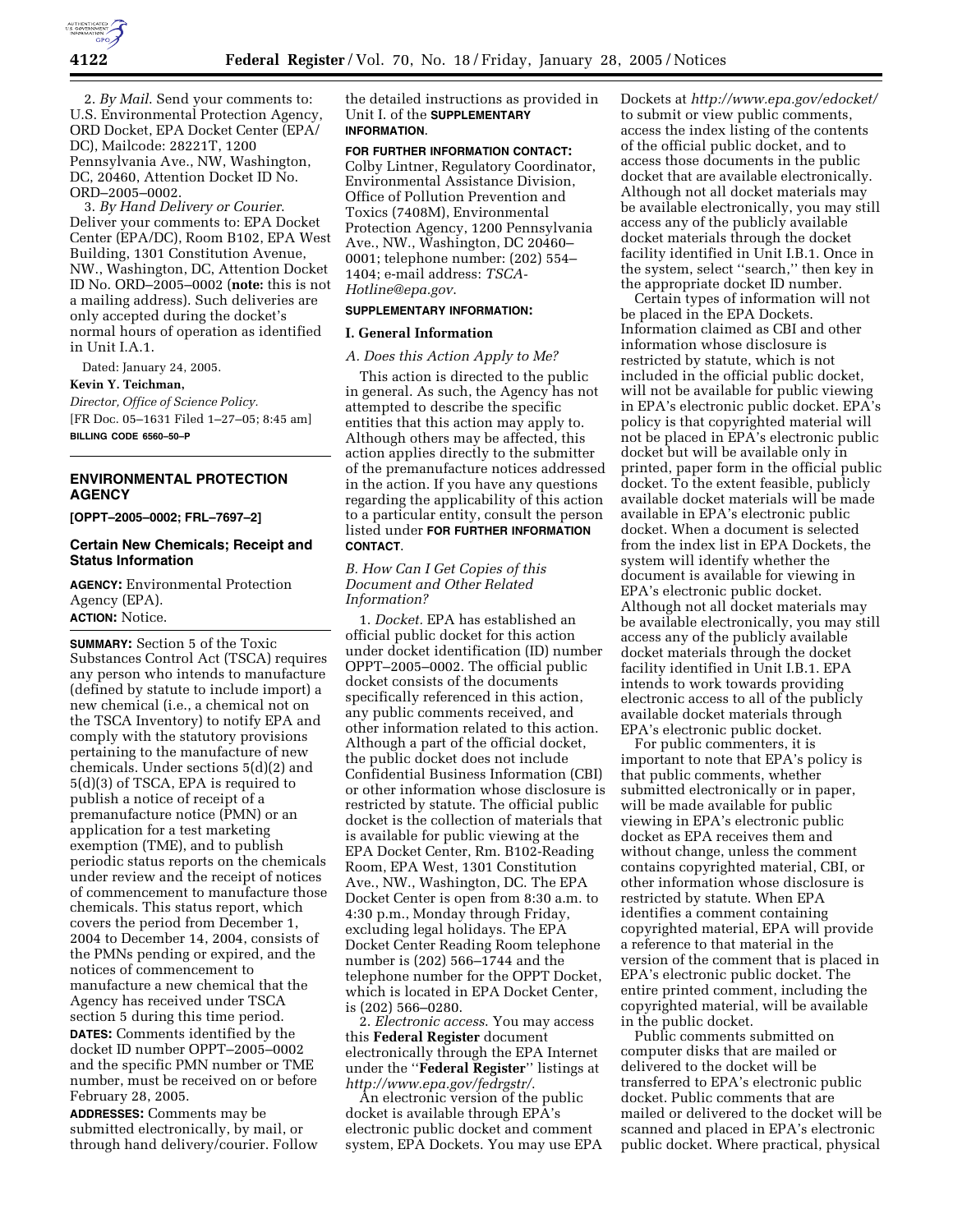objects will be photographed, and the photograph will be placed in EPA's electronic public docket along with a brief description written by the docket staff.

### *C. How and To Whom Do I Submit Comments?*

You may submit comments electronically, by mail, or through hand delivery/courier. To ensure proper receipt by EPA, identify the appropriate docket ID number and specific PMN number or TME number in the subject line on the first page of your comment. Please ensure that your comments are submitted within the specified comment period. Comments received after the close of the comment period will be marked ''late.'' EPA is not required to consider these late comments. If you wish to submit CBI or information that is otherwise protected by statute, please follow the instructions in Unit I.D. Do not use EPA Dockets or e-mail to submit CBI or information protected by statute.

1. *Electronically*. If you submit an electronic comment as prescribed in this unit, EPA recommends that you include your name, mailing address, and an email address or other contact information in the body of your comment. Also include this contact information on the outside of any disk or CD ROM you submit, and in any cover letter accompanying the disk or CD ROM. This ensures that you can be identified as the submitter of the comment and allows EPA to contact you in case EPA cannot read your comment due to technical difficulties or needs further information on the substance of your comment. EPA's policy is that EPA will not edit your comment, and any identifying or contact information provided in the body of a comment will be included as part of the comment that is placed in the official public docket, and made available in EPA's electronic public docket. If EPA cannot read your comment due to technical difficulties and cannot contact you for clarification, EPA may not be able to consider your comment.

i. *EPA Dockets*. Your use of EPA's electronic public docket to submit comments to EPA electronically is EPA's preferred method for receiving comments. Go directly to EPA Dockets at *http://www.epa.gov/edocket/*, and follow the online instructions for submitting comments. Once in the system, select ''search,'' and then key in docket ID number OPPT–2005–0002. The system is an ''anonymous access'' system, which means EPA will not know your identity, e-mail address, or other contact information unless you provide it in the body of your comment.

ii. *E-mail*. Comments may be sent by e-mail to *oppt.ncic@epa.gov*, Attention: Docket ID Number OPPT–2005–0002 and PMN Number or TME Number. In contrast to EPA's electronic public docket, EPA's e-mail system is not an ''anonymous access'' system. If you send an e-mail comment directly to the docket without going through EPA's electronic public docket, EPA's e-mail system automatically captures your email address. E-mail addresses that are automatically captured by EPA's e-mail system are included as part of the comment that is placed in the official public docket, and made available in EPA's electronic public docket.

iii. *Disk or CD ROM*. You may submit comments on a disk or CD ROM that you mail to the mailing address identified in Unit I.C.2. These electronic submissions will be accepted in WordPerfect or ASCII file format. Avoid the use of special characters and any form of encryption.

2. *By mail*. Send your comments to: Document Control Office (7407M), Office of Pollution Prevention and Toxics (OPPT), Environmental Protection Agency, 1200 Pennsylvania Ave., NW., Washington, DC 20460– 0001.

3. *By hand delivery or courier*. Deliver your comments to: OPPT Document Control Office (DCO) in EPA East Bldg., Rm. 6428, 1201 Constitution Ave., NW., Washington, DC. Attention: Docket ID Number OPPT–2005–0002 and PMN Number or TME Number. The DCO is open from 8 a.m. to 4 p.m., Monday through Friday, excluding legal holidays. The telephone number for the DCO is (202) 564–8930.

### *D. How Should I Submit CBI to the Agency?*

Do not submit information that you consider to be CBI electronically through EPA's electronic public docket or by e-mail. You may claim information that you submit to EPA as CBI by marking any part or all of that information as CBI (if you submit CBI on disk or CD ROM, mark the outside of the disk or CD ROM as CBI and then identify electronically within the disk or CD ROM the specific information that is CBI). Information so marked will not be disclosed except in accordance with procedures set forth in 40 CFR part 2.

In addition to one complete version of the comment that includes any information claimed as CBI, a copy of the comment that does not contain the information claimed as CBI must be submitted for inclusion in the public docket and EPA's electronic public docket. If you submit the copy that does not contain CBI on disk or CD ROM,

mark the outside of the disk or CD ROM clearly that it does not contain CBI. Information not marked as CBI will be included in the public docket and EPA's electronic public docket without prior notice. If you have any questions about CBI or the procedures for claiming CBI, please consult the technical person listed under **FOR FURTHER INFORMATION CONTACT**.

*E. What Should I Consider as I Prepare My Comments for EPA?*

You may find the following suggestions helpful for preparing your comments:

1. Explain your views as clearly as possible.

2. Describe any assumptions that you used.

3. Provide copies of any technical information and/or data you used that support your views.

4. If you estimate potential burden or costs, explain how you arrived at the estimate that you provide.

5. Provide specific examples to illustrate your concerns.

6. Offer alternative ways to improve the notice or collection activity.

7. Make sure to submit your comments by the deadline in this document.

8. To ensure proper receipt by EPA, be sure to identify the docket ID number assigned to this action and the specific PMN number you are commenting on in the subject line on the first page of your response. You may also provide the name, date, and **Federal Register** citation.

# **II. Why is EPA Taking this Action?**

Section 5 of TSCA requires any person who intends to manufacture (defined by statute to include import) a new chemical (i.e., a chemical not on the TSCA Inventory to notify EPA and comply with the statutory provisions pertaining to the manufacture of new chemicals. Under sections 5(d)(2) and 5(d)(3) of TSCA, EPA is required to publish a notice of receipt of a PMN or an application for a TME and to publish periodic status reports on the chemicals under review and the receipt of notices of commencement to manufacture those chemicals. This status report, which covers the period from December 1, 2005 to December 14, 2005, consists of the PMNs pending or expired, and the notices of commencement to manufacture a new chemical that the Agency has received under TSCA section 5 during this time period.

#### **III. Receipt and Status Report for PMNs**

This status report identifies the PMNs pending or expired, and the notices of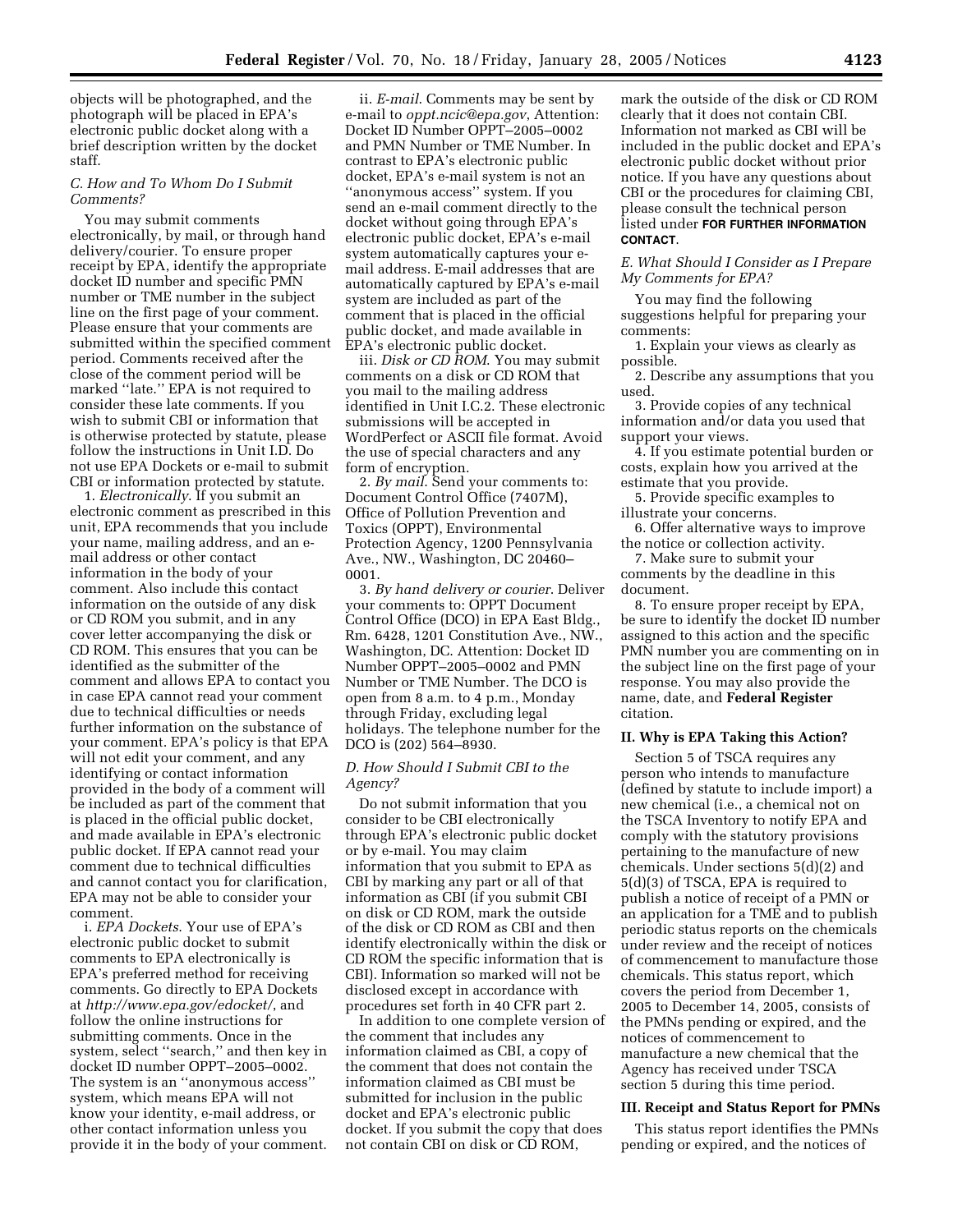commencement to manufacture a new chemical that the Agency has received under TSCA section 5 during this time period. If you are interested in information that is not included in the following tables, you may contact EPA as described in Unit II. to access

additional non-CBI information that may be available.

In Table I of this unit, EPA provides the following information (to the extent that such information is not claimed as CBI) on the PMNs received by EPA during this period: the EPA case number assigned to the PMN; the date the PMN was received by EPA; the projected end date for EPA's review of the PMN; the submitting manufacturer; the potential uses identified by the manufacturer in the PMN; and the chemical identity.

# I. 34 PREMANUFACTURE NOTICES RECEIVED FROM: 12/01/04 TO 12/14/04

| Case No.               | Received<br>Date     | Projected<br>Notice<br>End Date | Manufacturer/Importer                                 | Use                                                                                                                        | Chemical                                                                                                                                                                                                                                          |
|------------------------|----------------------|---------------------------------|-------------------------------------------------------|----------------------------------------------------------------------------------------------------------------------------|---------------------------------------------------------------------------------------------------------------------------------------------------------------------------------------------------------------------------------------------------|
| P-05-0159              | 12/01/04             | 02/28/05                        | <b>CBI</b>                                            | (S) Resin for wood coatings                                                                                                | (G) Copolymer of acrylic and meth-<br>acrylic esters                                                                                                                                                                                              |
| P-05-0160              | 12/01/04             | 02/28/05                        | CBI                                                   | (G) Metalworking fluid additive                                                                                            | (G) Polyethylene glycol esters of fatty<br>acids                                                                                                                                                                                                  |
| P-05-0161              | 12/01/04             | 02/28/05                        | CBI                                                   | (G) Metalworking fluid additive                                                                                            | (G) Polyethylene glycol esters of fatty<br>acids                                                                                                                                                                                                  |
| P-05-0162              | 12/01/04             | 02/28/05                        | Ashland Inc., Environ-<br>mental Health and<br>Safety | (G) Adhesive, coating, ink                                                                                                 | (G) Aliphatic urethane diacrylate mon-<br>omer                                                                                                                                                                                                    |
| $P - 05 - 0163$        | 12/01/04             | 02/28/05                        | Ashland Inc., Environ-<br>mental Health and<br>Safety | (G) Adhesive, coating, ink                                                                                                 | (G) Aliphatic urethane diacrylate mon-<br>omer                                                                                                                                                                                                    |
| P-05-0164              | 12/01/04             | 02/28/05                        | Ashland Inc., Environ-<br>mental Health and<br>Safety | (G) Adhesive, coating, ink                                                                                                 | (G) Aliphatic urethane diacrylate mon-<br>omer                                                                                                                                                                                                    |
| P-05-0165              | 12/01/04             | 02/28/05                        | Ashland Inc., Environ-<br>mental Health and<br>Safety | (G) Adhesive, coating, ink                                                                                                 | (G) Aliphatic urethane diacrylate mon-<br>omer                                                                                                                                                                                                    |
| P-05-0166              | 12/01/04             | 02/28/05                        | Ashland Inc., Environ-<br>mental Health and<br>Safety | (G) Adhesive, coating, ink                                                                                                 | (G) Aliphatic urethane diacrylate mon-<br>omer                                                                                                                                                                                                    |
| P-05-0167              | 12/01/04             | 02/28/05                        | Ashland Inc., Environ-<br>mental Health and<br>Safety | (G) Adhesive, coating, ink                                                                                                 | (G) Aliphatic urethane polyacrylate<br>monomer                                                                                                                                                                                                    |
| P-05-0168<br>P-05-0169 | 12/03/04<br>12/03/04 | 03/02/05<br>03/02/05            | CBI<br>CBI                                            | (G) Open, non-dispersive use.<br>(G) Adhesion promoter                                                                     | (G) Polyester amidoamine<br>(G) Maleic anhydride and acrylics<br>modified polyolefin                                                                                                                                                              |
| P-05-0170              | 12/07/04             | 03/06/05                        | <b>CBI</b>                                            | (G) Thickening compound for aque-<br>ous systems                                                                           | (G) Acrylic emulsion polymer                                                                                                                                                                                                                      |
| P-05-0171              | 12/07/04             | 03/06/05                        | <b>CBI</b>                                            | (G) Thickening compound for aque-<br>ous systems                                                                           | (G) Acrylic emulsion polymer                                                                                                                                                                                                                      |
| P-05-0172              | 12/07/04             | 03/06/05                        | CBI                                                   | (G) Thickening compound for aque-<br>ous systems                                                                           | (G) Acrylic emulsion polymer                                                                                                                                                                                                                      |
| P-05-0173              | 12/07/04             | 03/06/05                        | CBI                                                   | (G) Thickening compound for aque-<br>ous systems                                                                           | (G) Acrylic emulsion polymer                                                                                                                                                                                                                      |
| P-05-0174              | 12/07/04             | 03/06/05                        | <b>CBI</b>                                            | (G) Thickening compound for aque-<br>ous systems                                                                           | (G) Acrylic emulsion polymer                                                                                                                                                                                                                      |
| P-05-0175              | 12/07/04             | 03/06/05                        | <b>CBI</b>                                            | (G) Thickening compound for aque-<br>ous systems                                                                           | (G) Acrylic emulsion polymer                                                                                                                                                                                                                      |
| P-05-0176              | 12/06/04             | 03/05/05                        | CBI                                                   | (G) Resin for coatings                                                                                                     | 2-propenoic<br>acid,<br>2-methyl-,<br>(G)<br>oxiranylalkyl ester, polymer with<br>alkyl<br>2-propenoate,<br>ethenylbenzene,<br>and<br>trialkylcycloaklyl<br>2-methyl-2-<br>propenoate, dialkyl peroxide and<br>trialkylhexaneperoxoate-initiated. |
| P-05-0177              | 12/07/04             | 03/06/05                        | CBI                                                   | (S) Base resin for utra violet/electron<br>beam curable formulations; base<br>resin for peroxide curable formula-<br>tions | (G) Alcohol reaction products with<br>hexakis(methoxymethyl)melamine                                                                                                                                                                              |
| P-05-0178              | 12/09/04             | 03/08/05                        | Ashland Inc., Environ-<br>mental Health and<br>Safety | (G) Adhesive, coating, ink                                                                                                 | (G) Multifunctional acrylate oligomer<br>resin                                                                                                                                                                                                    |
| P-05-0179              | 12/09/04             | 03/08/05                        | Ashland Inc., Environ-<br>mental Health and<br>Safety | (G) Adhesive, coating, ink                                                                                                 | (G) Multifunctional acrylate oligomer<br>resin                                                                                                                                                                                                    |
| P-05-0180              | 12/09/04             | 03/08/05                        | Ashland Inc., Environ-<br>mental Health and<br>Safety | (G) Adhesive, coating, ink                                                                                                 | (G) Multifunctional acrylate oligomer<br>resin                                                                                                                                                                                                    |

Ξ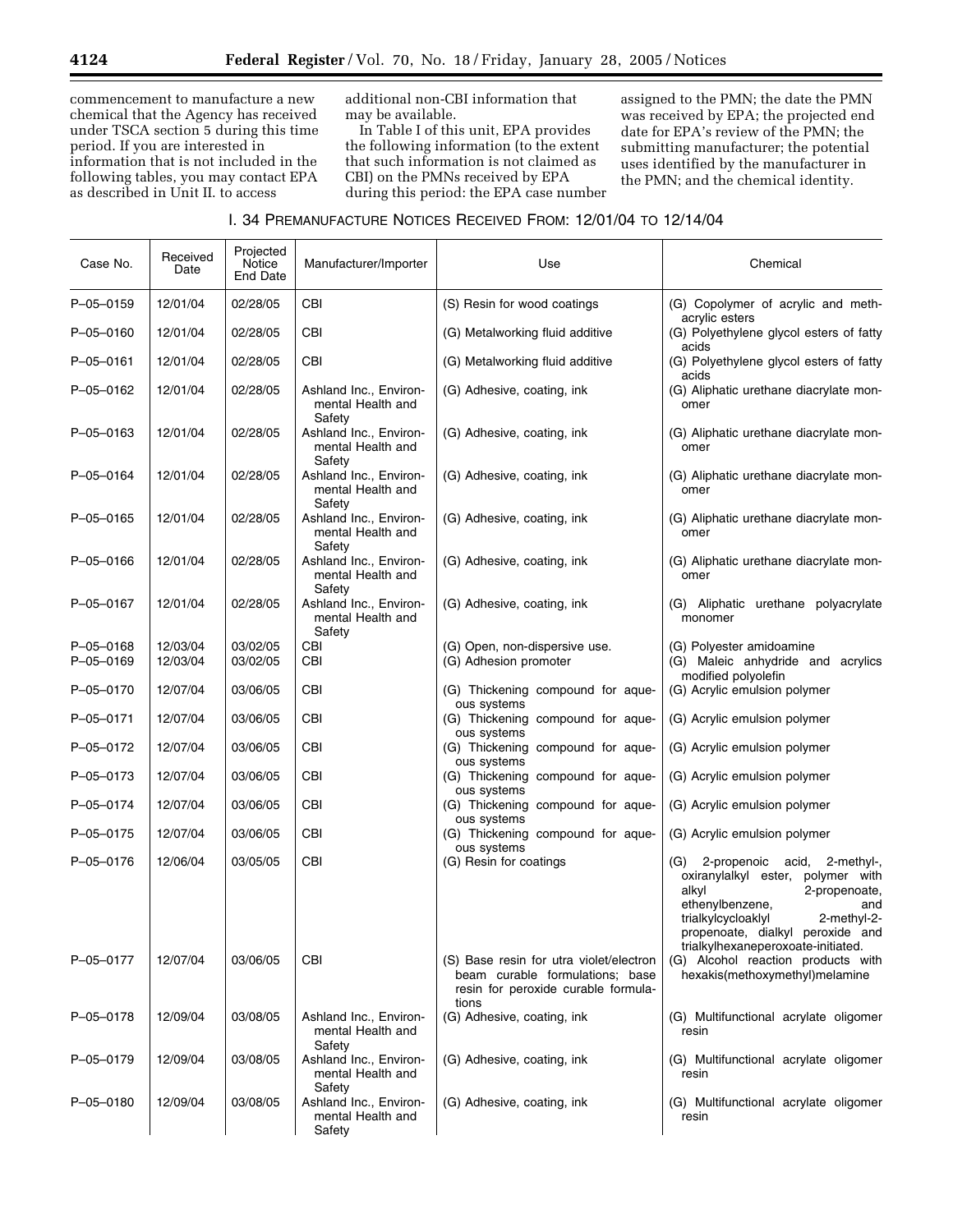# I. 34 PREMANUFACTURE NOTICES RECEIVED FROM: 12/01/04 TO 12/14/04—Continued

| Case No.                            | Received<br>Date                 | Projected<br>Notice<br><b>End Date</b> | Manufacturer/Importer                                 | Use                                                                                            | Chemical                                                                                                                                                                                                                                                                                                                                                                                                                                                                                                                                                                                                                                                                                                                                                                                                                                                  |
|-------------------------------------|----------------------------------|----------------------------------------|-------------------------------------------------------|------------------------------------------------------------------------------------------------|-----------------------------------------------------------------------------------------------------------------------------------------------------------------------------------------------------------------------------------------------------------------------------------------------------------------------------------------------------------------------------------------------------------------------------------------------------------------------------------------------------------------------------------------------------------------------------------------------------------------------------------------------------------------------------------------------------------------------------------------------------------------------------------------------------------------------------------------------------------|
| $P - 05 - 0181$                     | 12/09/04                         | 03/08/05                               | Ashland Inc., Environ-<br>mental Health and<br>Safety | (G) Adhesive, coating, ink                                                                     | (G) Multifunctional acrylate oligomer<br>resin                                                                                                                                                                                                                                                                                                                                                                                                                                                                                                                                                                                                                                                                                                                                                                                                            |
| P-05-0182                           | 12/09/04                         | 03/08/05                               | Ashland Inc., Environ-<br>mental Health and<br>Safety | (G) Adhesive, coating, ink                                                                     | (G) Multifunctional acrylate oligomer<br>resin                                                                                                                                                                                                                                                                                                                                                                                                                                                                                                                                                                                                                                                                                                                                                                                                            |
| P-05-0183                           | 12/09/04                         | 03/08/05                               | Ashland Inc., Environ-<br>mental Health and<br>Safety | (G) Adhesive, coating, ink                                                                     | (G) Multifunctional acrylate oligomer<br>resin                                                                                                                                                                                                                                                                                                                                                                                                                                                                                                                                                                                                                                                                                                                                                                                                            |
| P-05-0184                           | 12/09/04                         | 03/08/05                               | CBI                                                   | (S) Organic synthesis intermediate                                                             | (G)<br>Heteropolycyclic,<br>$9-(2-$<br>carboxyphenyl)-3,6-bis[(2-<br>methylphenyl)amino]-, chloride                                                                                                                                                                                                                                                                                                                                                                                                                                                                                                                                                                                                                                                                                                                                                       |
| P-05-0185                           | 12/09/04                         | 03/08/05                               | Genencor inter-<br>national, Inc.                     | (G) Contained use                                                                              | 2-o-beta-d-glucopyranosyl-d-glu-<br>(S)<br>cose                                                                                                                                                                                                                                                                                                                                                                                                                                                                                                                                                                                                                                                                                                                                                                                                           |
| P-05-0186                           | 12/09/04                         | 03/08/05                               | CBI                                                   | (S) Curing agent for epoxy coating<br>systems                                                  | (G) There are 5 chemical substances<br>in this pmn of which 3 are Class I<br>substances and the rest 2 are<br>Class II substances. The generic<br>name for each of the 5 chemical<br>susbstances are given below. Class<br>I substances: (1) Reaction product<br>of polyether amine and methyl iso-<br>butyl ketone. (2) Reaction product<br>of aminopropyl morpholine and<br>methyl isobutyl ketone. (3) Reaction<br>product of fatty acids, ethylene<br>amine and methyl isobutyl ketone.<br>Class II substances: (1) Reaction<br>product of formaldehyde,<br>$1,3-$<br>benzenedimethanamine,<br>phenol,<br>and methyl isobutyl ketone. (2) Re-<br>action product of fatty acids,<br>butoxymethyl oxirane, formalde-<br>hyde-phenol polymer glycidyl ether,<br>aminopropyl morpholine, polyether<br>amine, ethylene amine and methyl<br>isobutyl ketone |
| P-05-0187                           | 12/09/04                         | 03/08/05                               | CBI                                                   | (G) Precursor to polymers used as<br>structural components                                     | (G) Polycarbonate                                                                                                                                                                                                                                                                                                                                                                                                                                                                                                                                                                                                                                                                                                                                                                                                                                         |
| P-05-0188<br>P-05-0189<br>P-05-0190 | 12/10/04<br>12/13/04<br>12/13/04 | 03/09/05<br>03/12/05<br>03/12/05       | <b>CBI</b><br><b>CBI</b><br>CBI                       | (S) Paint or coating component<br>(G) Inhibition of gas hydrates<br>(G) Fiberglass film former | (G) Fluoroethylene-vinyl copolymer<br>(G) Methacrylamide copolymer<br>(G) Allylether functional unsaturated<br>polyester                                                                                                                                                                                                                                                                                                                                                                                                                                                                                                                                                                                                                                                                                                                                  |
| P-05-0191                           | 12/14/04                         | 03/13/05                               | Toho Carbon Fibers,<br>Inc.                           | (G) Sizing agent for coating the sur-<br>face of carbon multifilament yarn.                    | (S) 2-propenoic acid, 2-methyl-, 1,3-<br>phenylenebis[methylenenitrilobis(2-                                                                                                                                                                                                                                                                                                                                                                                                                                                                                                                                                                                                                                                                                                                                                                              |
| P-05-0192                           | 12/14/04                         | 03/13/05                               | <b>CBI</b>                                            | (G) Binder resin for ink                                                                       | hydroxy-3,1-propanediyl)] ester<br>(S) 2-propenoic acid, 2-methyl-, poly-<br>with butyl<br>2-propenoate,<br>mer<br>ethenylbenzene, .alpha.-(2-methyl-<br>1-oxo-2-propenyl)-.omega.-[(2-<br>methyl-1-oxo-2-pro-<br>penyl)oxy]poly(oxy-1,2-ethanediyl)<br>and 2-propenamide                                                                                                                                                                                                                                                                                                                                                                                                                                                                                                                                                                                 |

In Table II of this unit, EPA provides the following information (to the extent that such information is not claimed as

CBI) on the Notices of Commencement to manufacture received:

|  | II. 15 NOTICES OF COMMENCEMENT FROM: 12/01/04 TO 12/14/04 |
|--|-----------------------------------------------------------|
|--|-----------------------------------------------------------|

| Case No.                                                     | <b>Received Date</b>                         | Commencement<br>Notice End Date              | Chemical                                                                                                                                                                                                                                    |
|--------------------------------------------------------------|----------------------------------------------|----------------------------------------------|---------------------------------------------------------------------------------------------------------------------------------------------------------------------------------------------------------------------------------------------|
| P-00-0907<br>$P - 04 - 0467$<br>P-04-0470<br>$P - 04 - 0518$ | 12/02/04<br>12/09/04<br>12/10/04<br>11/30/04 | 11/15/04<br>11/02/04<br>11/20/04<br>11/24/04 | (G) Hydroxy functional acrylic polymer<br>(G) Alkanedioic acid, polymer with amino-alkanes<br>(G) Acrylate esters<br>(G) Substituted benzenesulfonic acid substituted pyrazol azo phenyl amino<br>triazin amino substituted phenyl compound |